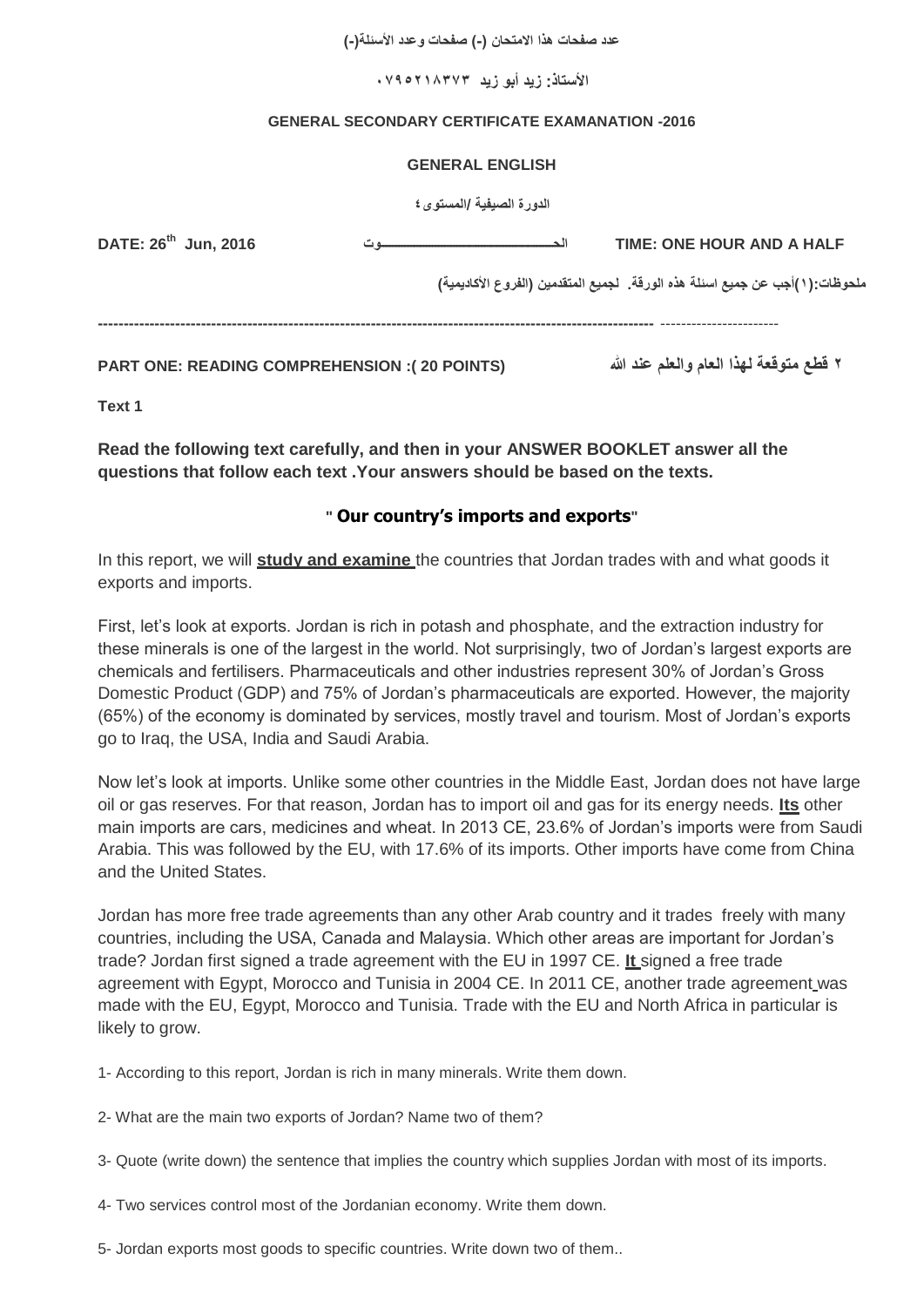6- Find a word in the last paragraph which means " **to be the most important feature of something"**

7- What does the underlined pronoun **"its"** and **"it"** refer to?

8- Jordan imports many goods. Write down two of them.

9- Jordan has several free trade agreements with many countries. Write down two of them.

10- Why does Jordan import a lot of oil and gas?

11- Replace the underlined words "**study and examine**", in paragraph 1, with correct phrasal verb.

12- Jordan has to import oil and gas for its energy needs. What suggestions can you think of to cut down the import of oil and gas? Write down two suggestions.

### **B. Critical thinking**

"Healthcare alone doesn't make a healthy community". Think of this sentence and write your point of view in two sentences.

**\_\_\_\_\_\_\_\_\_\_\_\_\_\_\_\_\_\_\_\_\_\_\_\_\_\_\_\_\_\_\_\_\_\_\_\_\_\_\_\_\_\_\_\_\_\_\_\_\_\_\_\_\_\_\_\_\_\_\_\_\_\_\_\_\_\_\_\_\_\_\_\_\_\_\_\_\_\_\_\_\_\_\_\_\_**

#### **Text 2**

### **"The time we spend at school"**

 A few years ago, as many as 1,000 schools across the USA started making school years longer by adding up to ten extra days to the school year or by making each school day longer by half an hour. This was because it was found that secondary school students in the USA and the UK were spending the least time at school, with an average school year of 187 days. The typical Jordanian school year is **longer than** this. However, none of these are nearly as long as the school year in countries like Japan and South Korea. South Koreans attend school for 220 days per year, and in Japan, the school year numbers 243 days.

According to a study by the Organisation for Economic Co-operation and Development (OECD), students in Japan, Indonesia and South Korea spend the most time studying in the world. **They** want to learn as much as they can to ensure excellent exam grades. They go to school for about nine hours, although this includes optional after-school tuition and activities. They also spend about three hours on homework every day, which is three times as much as many other countries. Their high academic achievements do suggest that the longer you study, the better you do in final exams.

In Finland, however, students are usually given less than half an hour of homework per night, and they attend school for fewer and shorter days than 85% of other developed nations. Despite this, **they** achieve top marks in subjects like Maths and Science. In addition, most students also speak at least two, and often three, languages fluently. The contradictory views of the study suggest that the number and length of school days is not the only factor in determining whether students will succeed at school or not.

1- A number of schools in the USA have lengthened the school year in two ways. Write them down.

2- Which two countries have the least time of schooling?

3- How many days the average Japanese student spend at school?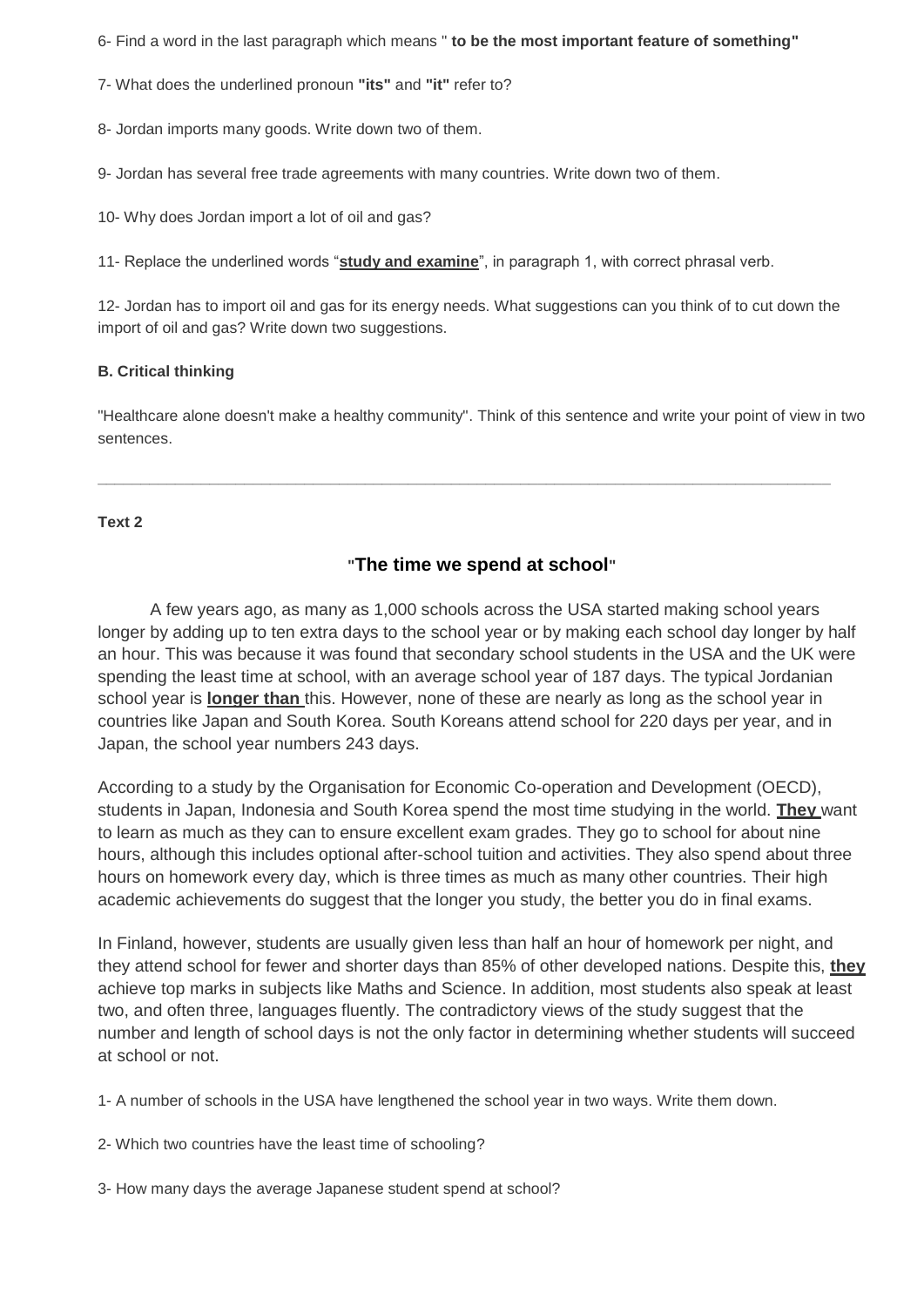4- Write down the sentences which shows after school tuition and activities in Japan, south Korea and Indonesia is not compulsory.

5- Why do students in Japan, Indonesia and South Korea spend much time studying?.

6- The fact that students in Finland achieve excellent marks in Maths and Science suggest two facts. Write them down.

7- Find a word in the last paragraph which means " **completely two different ideas and that can't both be true."**

8- What do the underlined pronouns **"they"** and **"they"** refer to?

9- What is the function of using (**longer than**]) in the text?

10- Quote the sentence that indicates the school year in Japan and South Korea is longer than it is in the USA, UK and Jordan.

11- What were the two contradictory results of the study carried out by the organization for Economic Cooperation and development(OECD)?

12- According to the Finland's views of study, the number and the length of school days is not the only factor in determining whether students will succeed at school or not. Suggest three factors would result in better grades for most students.

### **B. Critical Thinking:-**

Do you think that a longer school day would result in better grades for most students? Why/Why not? Justify your answer.

# **B. Literature spot (2 points)**

**Read the following extract from "A green cornfield" by Christina Rossetti carefully, and then in your Answer booklet answer the question that follows with reference to the poem.** 

\_\_\_\_\_\_\_\_\_\_\_\_\_\_\_\_\_\_\_\_\_\_\_\_\_\_\_\_\_\_\_\_\_\_\_\_\_\_\_\_\_\_\_\_\_\_\_\_\_\_\_\_\_\_\_\_\_\_\_\_\_\_\_\_\_\_\_\_\_\_\_\_\_\_\_\_\_\_\_\_\_\_\_\_\_\_\_\_\_

*" And as I paused to hear his song.*

*While swift the sunny moments slid,*

*Perhaps his mate sat listening long,*

*And listened longer than I did"*

**1- Find out two examples of Alliteration from the lines above.**

**2- Which line tells us that the poet enjoyed listening and that time passed so fast?**

**3- There are two listeners for the skylark's songs, who or what are they?**

**4- Why might the skylark's mate listen longer than the poet?**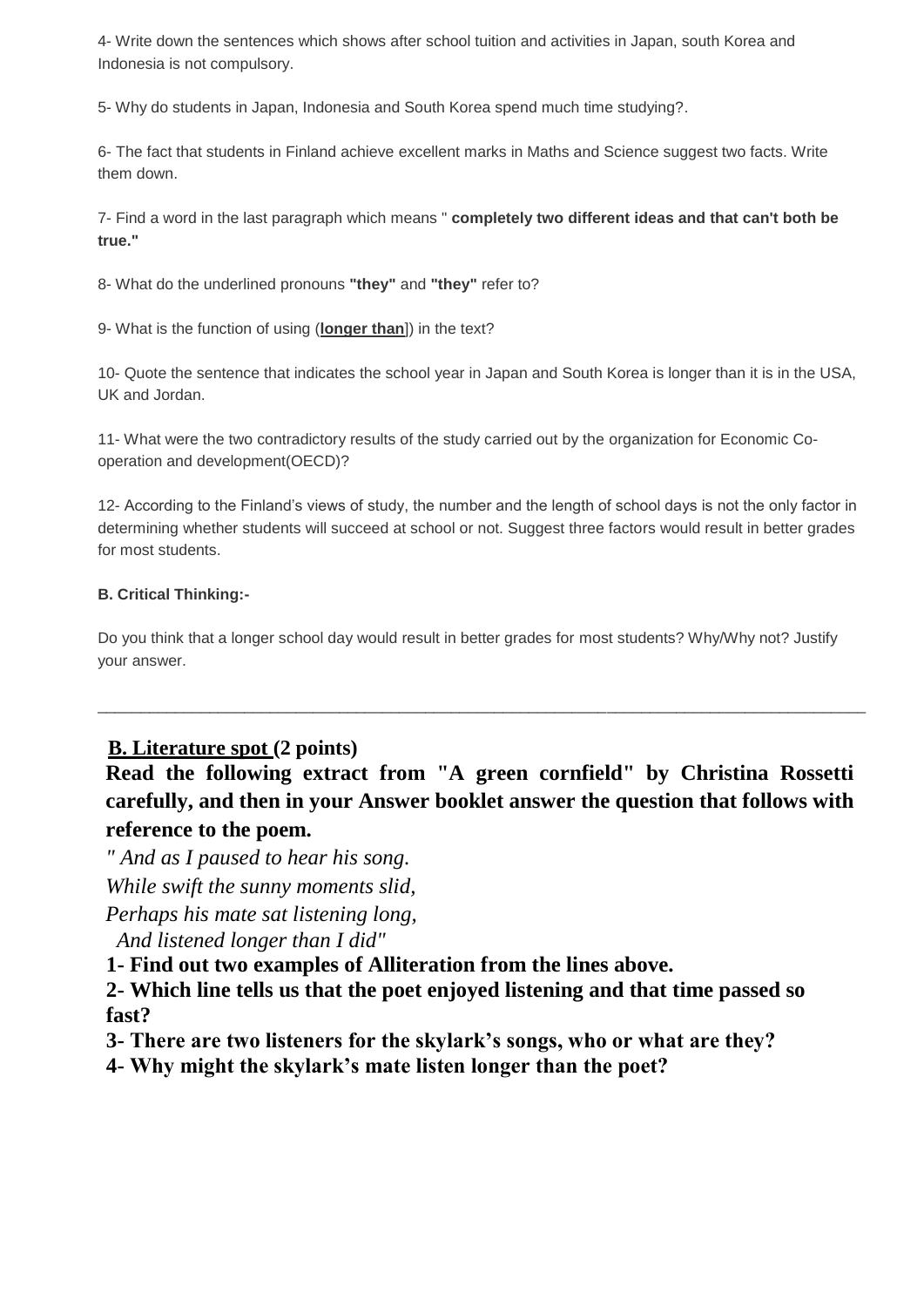# **B. Literature spot: (2 points)**

## **Read the following extract from Around the World in Eighty Days carefully, then answer the questions that follow:**

1. "No doubt', replied the conductor, 'but the passengers know that they must provide means of transportation for themselves from Kholby to Allahabad.'

## **- Why can't the train continue its journey from Kholby toAllahabad?**

### **Question Number Two: (15 points)**

### **A. Choose the best answer from those given to fill in the blanks. Write the answers in your ANSWER BOOKLET. (8 points)**

**\_\_\_\_\_\_\_\_\_\_\_\_\_\_\_\_\_\_\_\_\_\_\_\_\_\_\_\_\_\_\_\_\_\_\_\_\_\_\_\_\_\_\_\_\_\_\_\_\_\_\_\_\_\_\_\_\_\_\_\_\_\_\_\_**

| a sales pitch                                                                                                   | competent | optional | recall | interpret | beneficial | make |
|-----------------------------------------------------------------------------------------------------------------|-----------|----------|--------|-----------|------------|------|
|                                                                                                                 |           |          |        |           |            |      |
| changeable situations.                                                                                          |           |          |        |           |            |      |
|                                                                                                                 |           |          |        |           |            |      |
|                                                                                                                 |           |          |        |           |            |      |
|                                                                                                                 |           |          |        |           |            |      |
| 6- My Aunt is fluent in several languages. She is often able to  for us during conversations with<br>foreigners |           |          |        |           |            |      |

**\_\_\_\_\_\_\_\_\_\_\_\_\_\_\_\_\_\_\_\_\_\_\_\_\_\_\_\_\_\_\_\_\_\_\_\_\_\_\_\_\_\_\_\_\_\_\_\_\_\_\_\_\_\_\_\_\_\_\_\_\_\_\_\_\_\_\_\_\_\_\_\_\_\_\_\_\_\_\_\_\_\_\_\_\_**

### **B. Study the following entry and answer the questions that follow.**

**1**. My grandfather was a great **fireman**.

Replace the underlined word with the correct gender-neutral word.

**2-** It's hard to know how the situation will develop. We may **get cold feet** at the last moments.

What does the underlined body idiom mean?

3- Sometimes, when you haven't enough time for planning, you have to **play it by ear.**

What does the underlined body idiom mean?

4- Let's **look into** the story and discover what really happened.

What does the underlined/bolded phrasal verb mean?

**5-** Farida has an injury, so they decided to **leave out her** of the team.

The underlined separable phrasal verb in the above sentence is used incorrectly. Rewrite it correctly.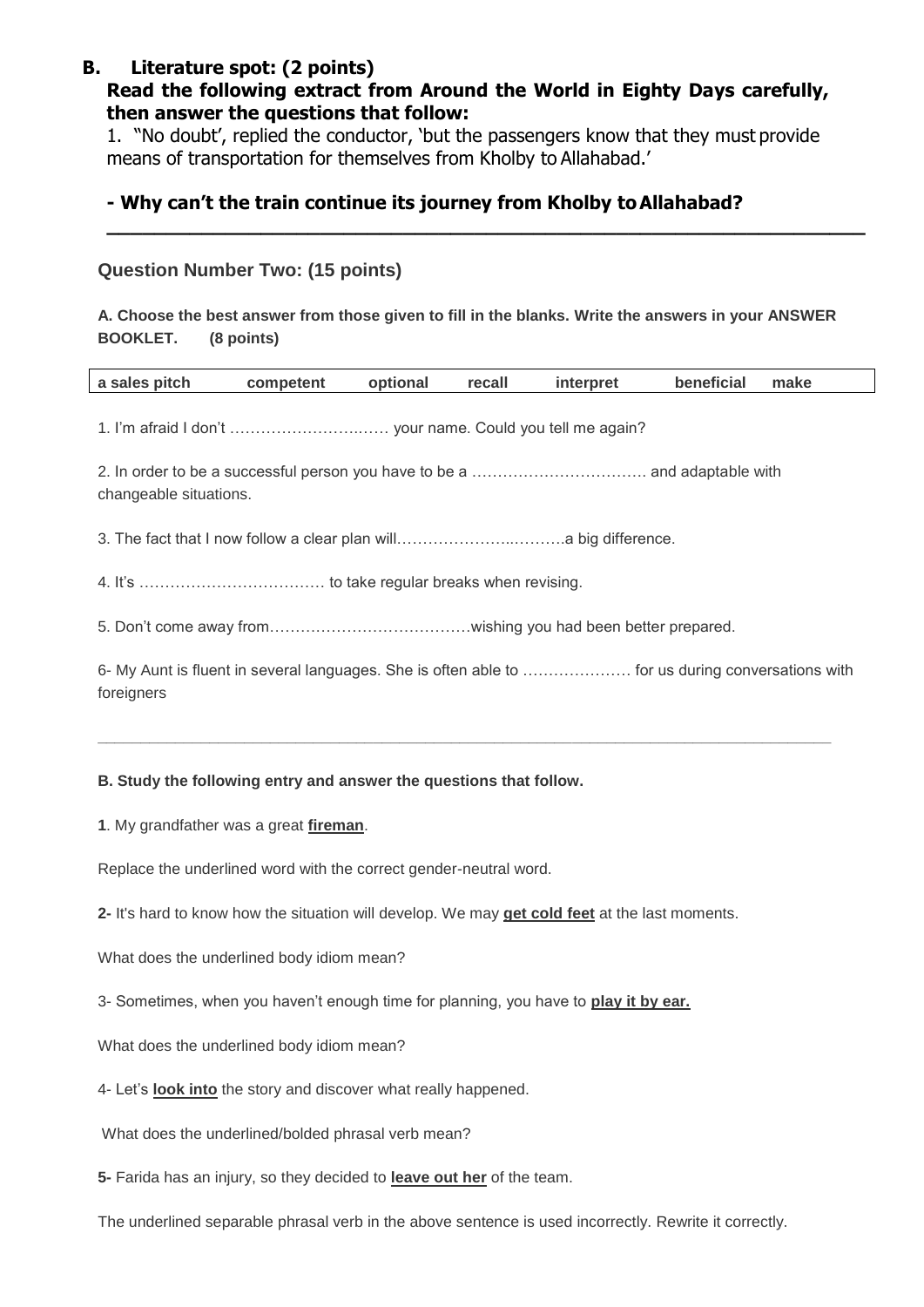6- Before you start revising, you are advised to **draw up a timetable**.

What does the underlined/bolded collocation mean?

7- Either Rahaf or Farah **study** hard to get an excellent mark.

Replace the underlined word in bold with its correct collocation.

### **C- Use the correct form of the word in brackets:-**

**1- Don't talk to the driver. He must ……………. (concentration)**

**2- Salma has done her best to be ………………… in Spanish. (fluently)**

**3- Facebook's accounts have to be ……………… by their users. (security)**

**4- How quickly does blood ……………………………………. round the body? (circulation)**

**\_\_\_\_\_\_\_\_\_\_\_\_\_\_\_\_\_\_\_\_\_\_\_\_\_\_\_\_\_\_\_\_\_\_\_\_\_\_\_\_\_\_\_\_\_\_\_\_\_\_\_\_\_\_\_\_\_\_\_\_\_\_\_\_\_\_\_\_\_\_\_\_\_\_\_\_\_\_\_\_\_\_\_\_\_\_**

**\_\_\_\_\_\_\_\_\_\_\_\_\_\_\_\_\_\_\_\_\_\_\_\_\_\_\_\_\_\_\_\_\_\_\_\_\_\_\_\_\_\_\_\_\_\_\_\_\_\_\_\_\_\_\_\_\_\_\_\_\_\_\_\_\_\_\_\_\_\_\_\_\_\_\_\_\_\_\_\_\_\_\_\_\_\_\_\_\_**

#### **Question Number Three : (13PONITS)**

#### **A. Correct the verb between brackets. (4 points)**

- 1. If you hadn't supported me, I …………. successful. ( **not**, **be**)
- 2. Ice cream …………… when it gets warm. (**melt**)
- 3. Provided that my parents agree, I …………… to Aqaba with my friends. (**travel**)
- 4. I would have got the job if I ……………… some experience. (**have**)
- 5. Nawal was taken back to hospital. If only she…………………… her medicine after the operation. (**take**)
- 6. I didn't know my friend was depressed. I wish she …………………………… me. (**tell**)

7. Ibrahim is not very good at basketball. He wishes he …………. taller! (**be**)

8- My Facebook account…………….last week and fake messages were sent to my friends.

(**steal**)

9- At 11:30 PM, tomorrow the examinations ……….……………..by the students. (**finish**)

10- The exam papers will.…………………………….. by the teacher. ( **correct**)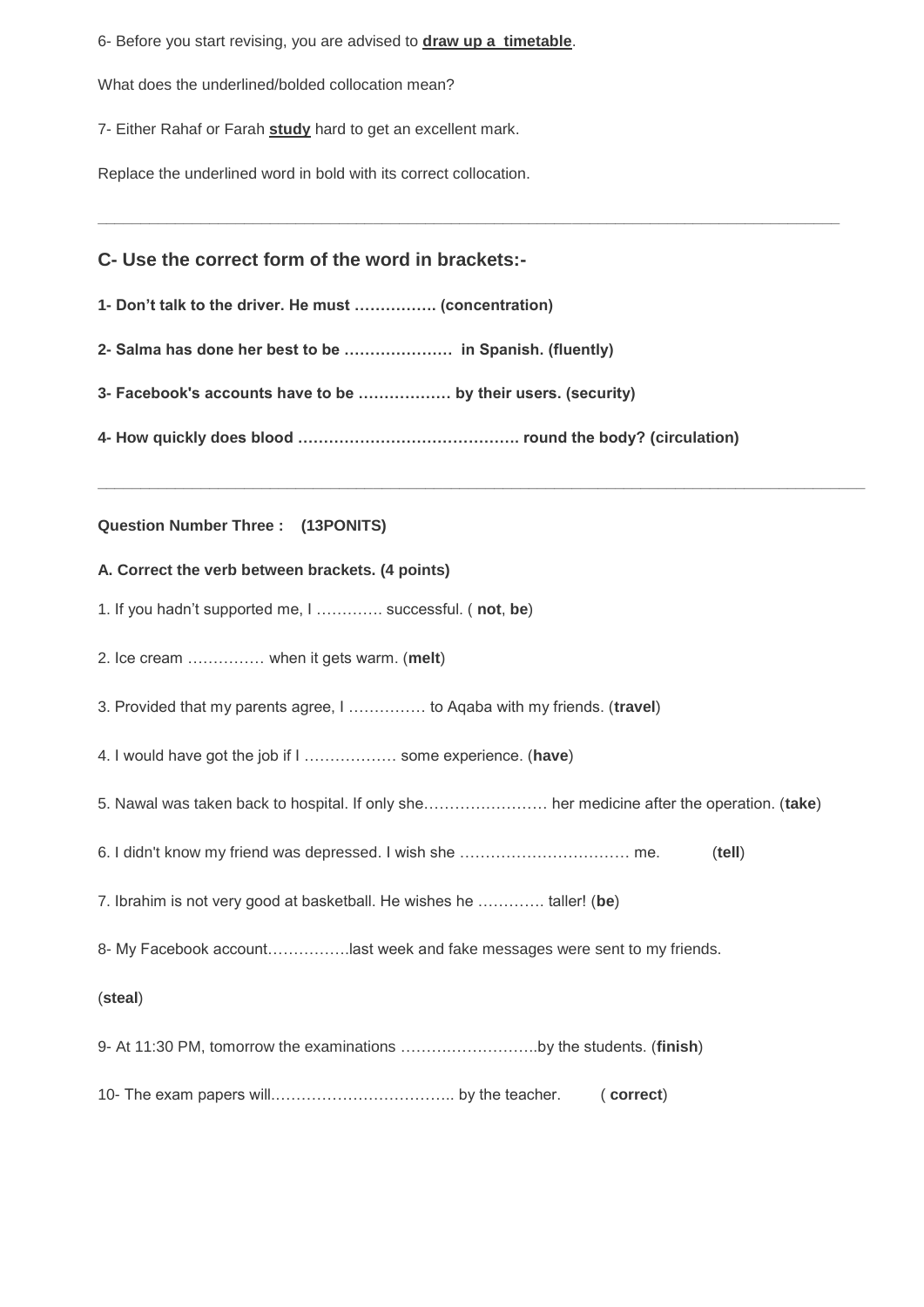# **B. Complete each of the following sentences in such a way it means the same as the sentence before it.**

| 1- Unless it rains, we will have a picnic.                                        |
|-----------------------------------------------------------------------------------|
|                                                                                   |
| 2- Sami didn't pay attention in class, so she didn't know about the test. (could) |
|                                                                                   |
| 3. Fadia is cleverer than anyone else in the class.                               |
|                                                                                   |
| 4. I eat less chocolate than you do.                                              |
|                                                                                   |
| 5- She is the richest woman in the country.                                       |
|                                                                                   |
| 6. Doctors claim that eating bananas provides the body with energy.               |
|                                                                                   |
| 7. People believe that a professional thief stole the painting.                   |
|                                                                                   |
|                                                                                   |
| 8. People believe that English is the most widely spoken language.                |
|                                                                                   |
| 9. Where does your brother live?                                                  |
|                                                                                   |
| 10- Why did they arrive so late?                                                  |
|                                                                                   |

11- Are they going to visit The Royal Museum next Friday?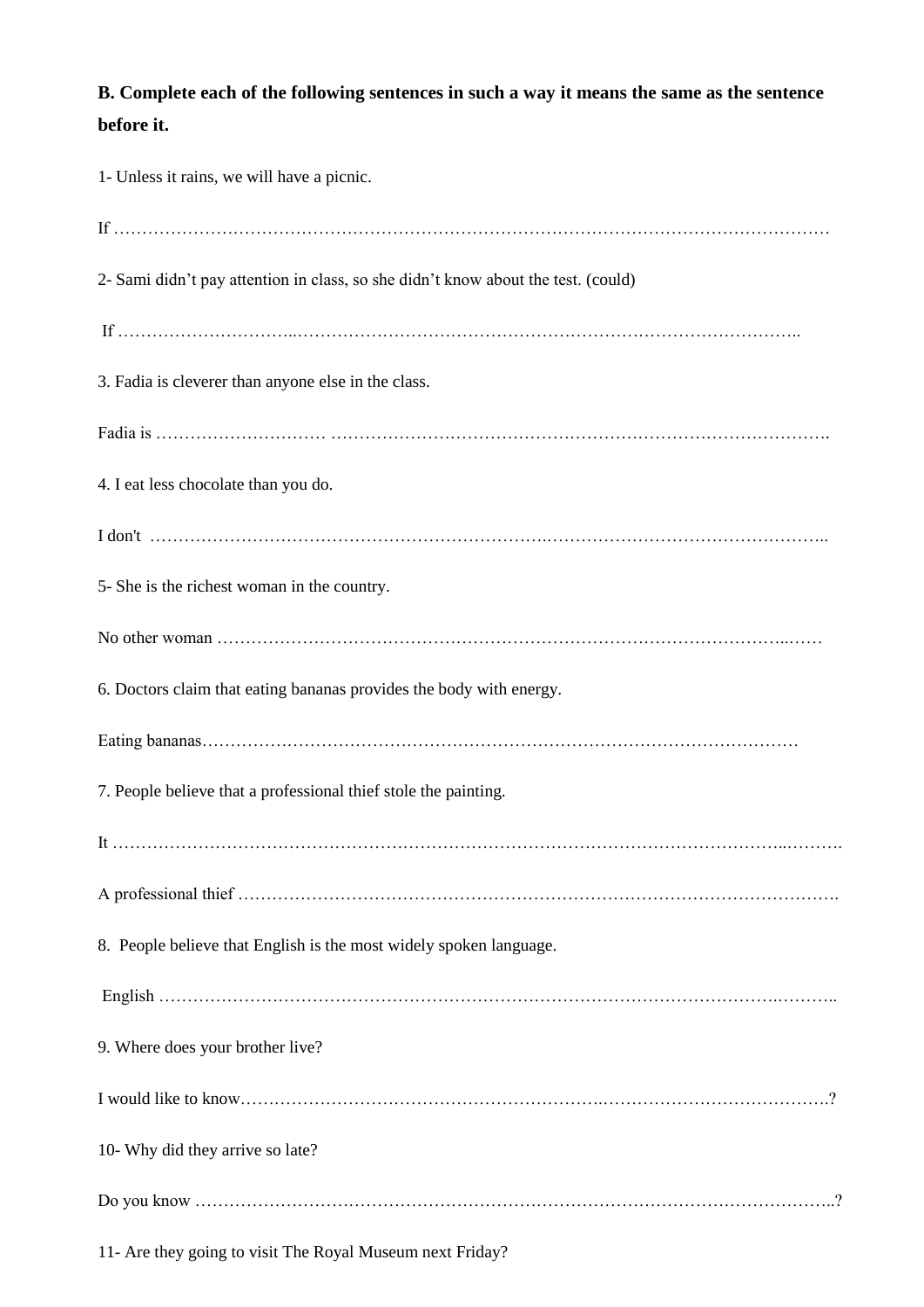| 12- Please help me to plan my revision.                       |
|---------------------------------------------------------------|
|                                                               |
| 13- I regret that I don't have my camera with me now.         |
|                                                               |
| 14- I regret being tough with you last night.                 |
|                                                               |
| 15- Laila regrets she didn't go to school when she was young. |
|                                                               |
| 16- I should have cancelled the party for the lack of money.  |
|                                                               |
| 17- I am going to close the factory.                          |
|                                                               |
| 18- Birds build their nests on high places.                   |
|                                                               |
| 19- John gave a bar of chocolate to Jill.<br>Ti11 -           |

# **Question Number Four: (7 points)**

**A. Read the following situations and complete the sentences with thethird conditional, using the word in brackets. Write the answer down in your ANSWER BOOKLET.** 

1- I didn't know the email of Mr Hani, so I didn't send him an invitation. (**might**) …………………………………………………………………………………………… 2- Our team lost the final match because they didn't play well. (**couldn't**) ……………………………………………………………………………………………. 3- I didn't see Tony at the party. I wanted to speak to him about his vacation in France**.** (**might**) …………………………………………………………………………………………… 4- The clerk regrets being harsh with customers.(**wishes**) He ………………………………………………………………………………………….. 5- Don't take this course if you are not ready to study statistics. (**unless(** ……………………………………………………………………………………………. 6-I'm cold. (**bring a coat(** I wish ………………………………………………………………………………………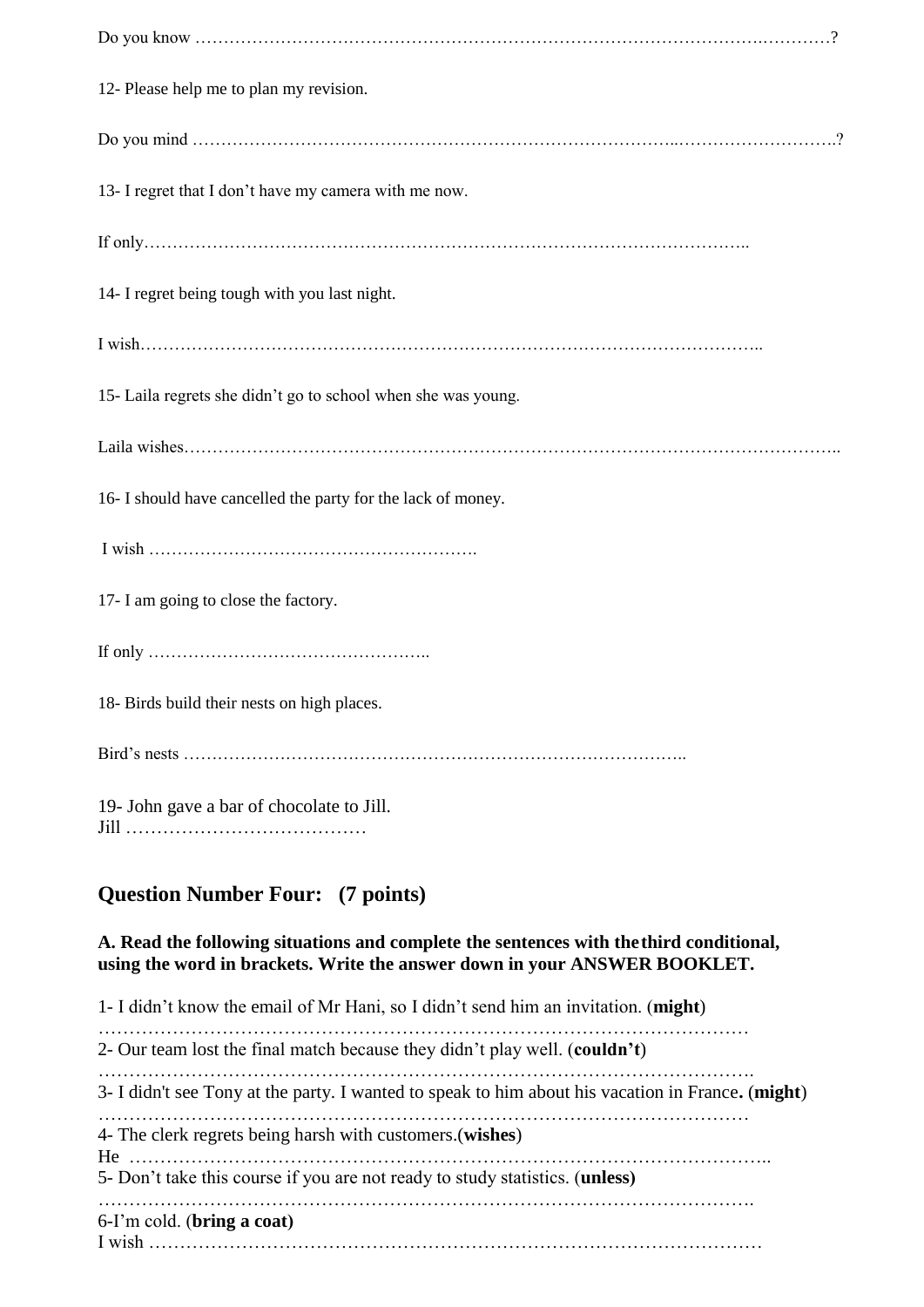………………………………………………………………………………………………….

### **B- Complete each of the following sentences by adding the correct question tag to the end of each of them. Write the answers down in your ANSWER BOOKLET.**

- 1- Hiba has never been exhausted from her job..…………………………….. ?
- 2- Let's help our manager …………..………………..?
- 3- They sold their house……..………….…………?
- 4- No one called me yesterday………………………..……..?
- 5- Your mother comes from Madaba, ….……..?

# **B- Study the following sentences carefully and answer the question that follows. Write the answer in your ANSWER BOOKLET. (3 point)**

1- You **should** pay more attention to your teachers in class.

What is the function of using "**should**" in the above sentence?

2- Noor didn't find her keys, **therefore** she had to wait for her husband**.** What is the function of using "**therefore**" in the above sentence?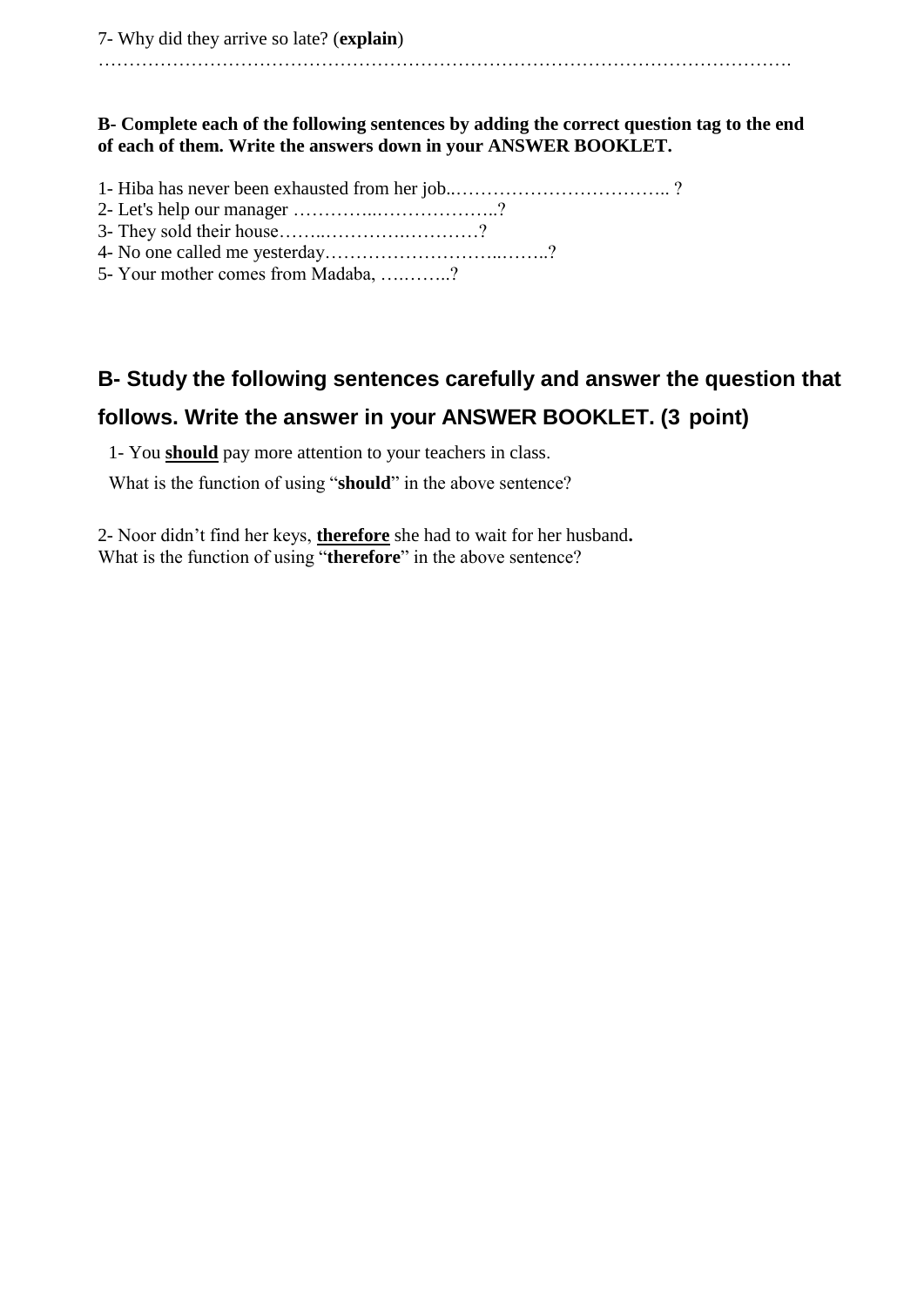# **A. EDITING 4) التحرير points)**

**Imagine you are an editor in the Jordan Times. You are asked to edit the following lines that have four mistakes. (one grammar mistake, one punctuation mistake and two spelling mistakes). Find out these four mistakes and correct them. Write the correct answer down in your ANSWER BOOKLET.**

It has been prove that maltilingual people are able to switch between two systems of speech, writing, and structure quite easily? They are also able to switch easily between completely different tasks. One experiment required participants to operate a driving semulator while carrying out separate tasks at the same time.

**B. GUIDED WRITING: (5 points)**

**1- Read the information in the table below then write two sentences about a biography relating Ali Bin Nafi'. Use the appropriate linking words such as: and, also....etc.**

**\_\_\_\_\_\_\_\_\_\_\_\_\_\_\_\_\_\_\_\_\_\_\_\_\_\_\_\_\_\_\_\_\_\_\_\_\_\_\_\_\_\_\_\_\_\_\_\_\_\_\_\_\_\_\_\_\_\_\_\_\_\_\_\_\_\_\_\_\_\_\_\_\_\_\_\_\_\_\_\_\_\_\_\_\_\_\_\_\_**

**Name**: Ali Bin Nafi'

**Date of Birth**: Iraq, 789 CE.

**Date of Death**: Spain, 857 CE.

**Profession**: Musician.

**Achievements**: established the first music school in the world.

**2- Read the information in the table below then write two sentences about the advantages and disadvantages of the internet. Use the appropriate linking words such as: and, also....etc.**

| <b>Advantages</b>       | <b>Disadvantages</b>   |
|-------------------------|------------------------|
| - save time and effort  | - cause eyes hurt      |
| -search the information | - make people isolated |
|                         |                        |

**3- Read the information below, and then in your ANSWER BOOKLET, write two sentences about how to keep brains active.**

**- Learn a new language**

**- play chess**

**- do puzzles**

**- do research**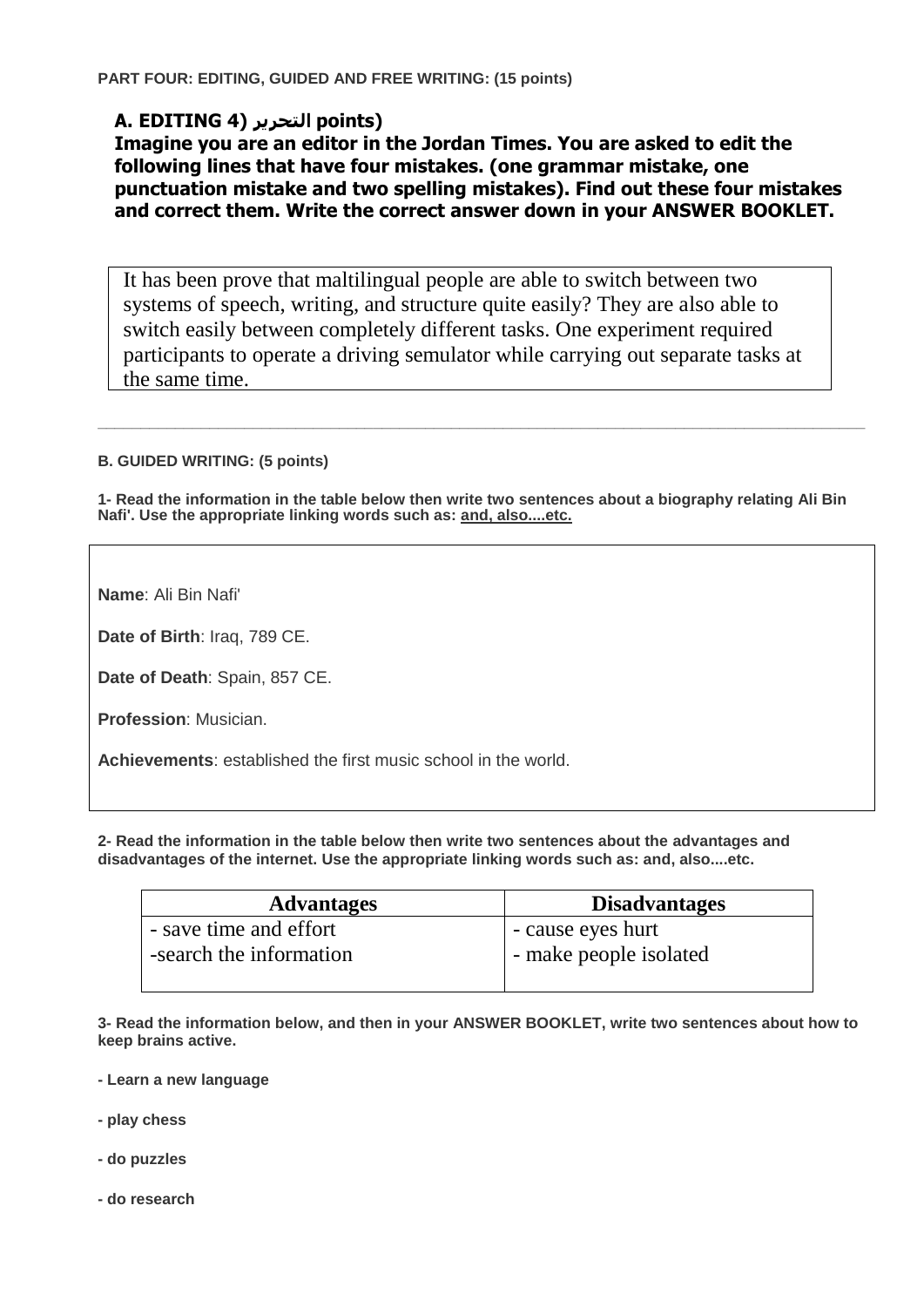**4- Read the information below, and then in your ANSWER BOOKLET, write two sentences about the purposes of Studio schools.**

**\_\_\_\_\_\_\_\_\_\_\_\_\_\_\_\_\_\_\_\_\_\_\_\_\_\_\_\_\_\_\_\_\_\_\_\_\_\_\_\_\_\_\_\_\_\_\_\_\_\_\_\_\_\_\_\_\_\_\_\_\_\_\_\_\_\_\_\_\_\_\_\_\_\_\_\_\_\_\_\_\_\_\_\_\_\_\_**

- **- deliver specific courses**
- **- offer required practical qualifications**
- **- Encourage students' employability and reliability.**

#### **C. FREE WRITING: (7 POINTS)**

#### **Write a composition about 120 words on ONE of the following:**

1- Most people nowadays don't go to the market to buy what they want; they rely more and more on online shopping. Write an essay in which you discuss the advantages and disadvantages of online shopping.

2- Write an article about the advantages of learning a foreign language telling the readers about how learning a foreign language can improve the functionality of your brain and other benefits you might get.

# **Smile, God Loves you**

# **T. Zaid Abu-Zaid 079\5218373**

**لالستفسبر و السؤال يرجى متببعة صفحتي على الفيس بوك -: صفحة االستبذ زيد أبو زيد [fb.me/T.zaid007](http://l.facebook.com/l.php?u=http%3A%2F%2Ffb.me%2FT.zaid007&h=HAQFskzEy) <https://www.facebook.com/T.zaid007>**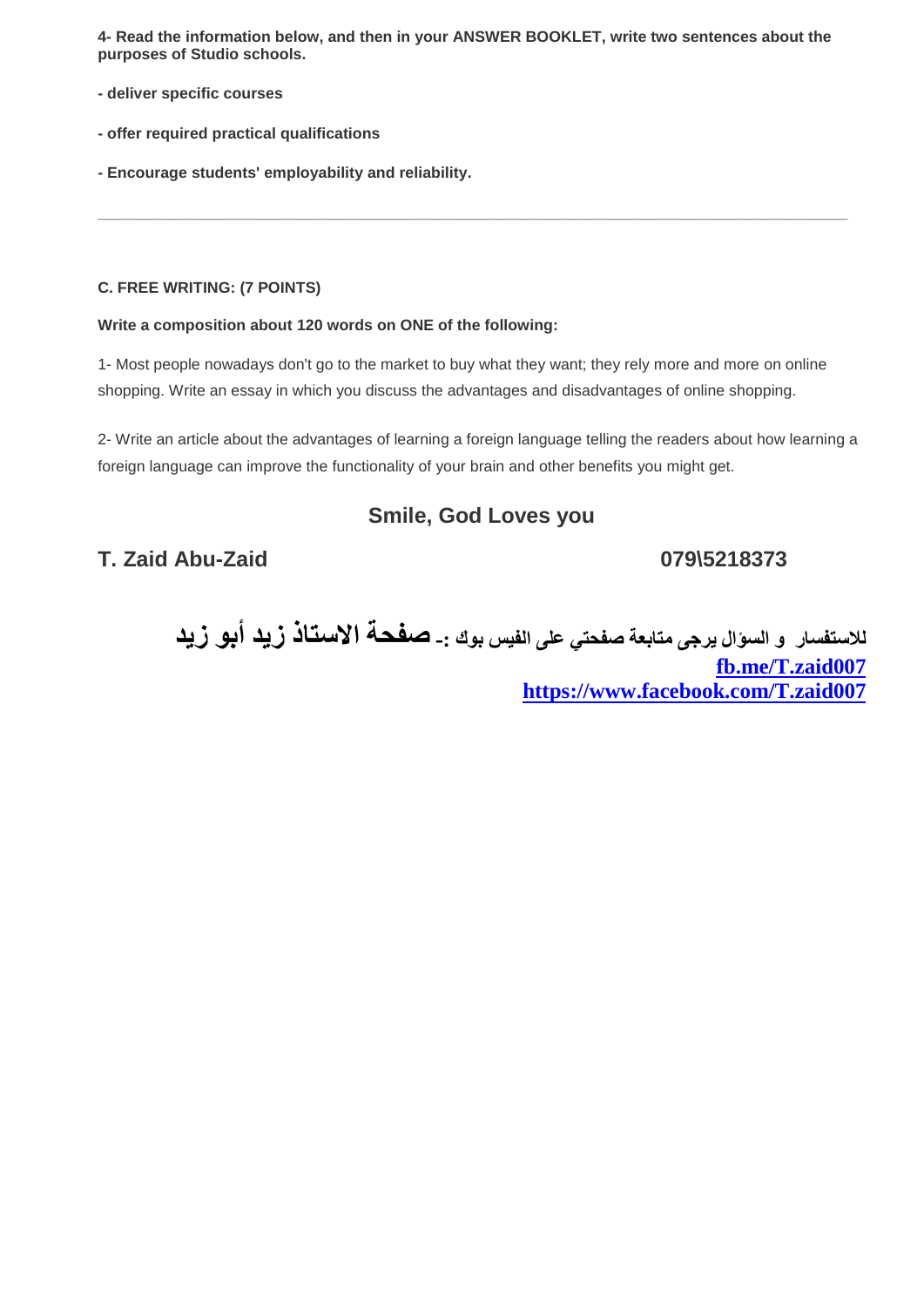# الإجابة النمو *ذجي*ة لأسئلة القطع

### **TEXT 1**

1- Potash and phosphate

2- chemicals and fertilisers

3- "In 2013 CE, 23.6% of Jordan's imports were from Saudi Arabia."

4- travel and tourism.

5- Iraq, the USA, India and Saudi Arabia.

6- "dominated"

7- "Jordan"

8- Oil, gas, cars, medicines and wheat. 9- the USA, Canada and Malaysia. 10- Because Jordan does not have large oil or gas reserves. 11- "look at"  $12 -$ B- Critical Thinking :-

# **TEXT 2**

1- by adding up to ten extra days to the school year or by making each school day longer by half an hour.

2- The USA and the UK.

3- In Japan, the school year numbers 243 days.

4- " They go to school for about nine hours, although this includes optional after-school

tuition and activities."

5- They want to learn as much as they can to ensure excellent exam grades.

6- Students are usually given less than half an hour of homework per night, and they attend school for fewer and shorter days than 85% of other developed nations.

7- " contradictory "

8- " students in Japan, Indonesia and South Korea " " students in Finland"

9- " to make comparison"

10- " However, none of these are nearly as long as the school year in countries like Japan and South Korea."

11- The contradictory views of the study suggest that the number and length of school days is not the only factor in determining whether students will succeed at school or not. 12